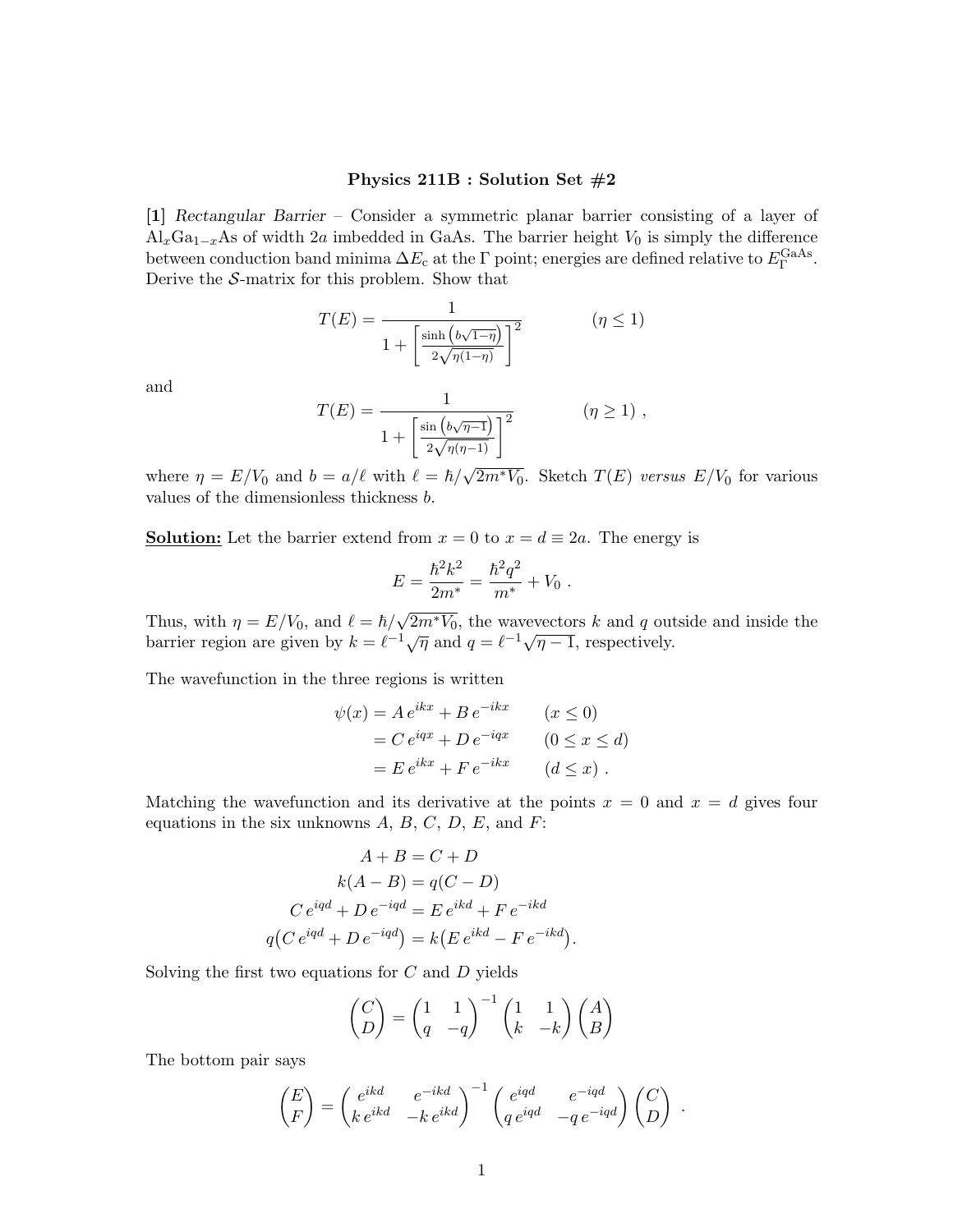Thus, the transfer matrix for this problem is

$$
\mathcal{M} = \frac{1}{4kq} \begin{pmatrix} k e^{-ikd} & e^{-ikd} \\ k e^{ikd} & -e^{ikd} \end{pmatrix} \begin{pmatrix} e^{iqd} & e^{-iqd} \\ q e^{iqd} & -q e^{-iqd} \end{pmatrix} \begin{pmatrix} q & 1 \\ q & -1 \end{pmatrix} \begin{pmatrix} 1 & 1 \\ k & -k \end{pmatrix}
$$
  
= 
$$
\frac{1}{4kq} \begin{pmatrix} (k+q)^2 e^{-i(k-q)d} - (k-q)^2 e^{-i(k+q)d} & -2i (k^2 - q^2) e^{-ikd} \sin(qd) \\ 2i (k^2 - q^2) e^{ikd} \sin(qd) & (k+q)^2 e^{i(k-q)d} - (k-q)^2 e^{i(k+q)d} \end{pmatrix}
$$
  
= 
$$
\begin{pmatrix} 1/t^* & -r^*/t^* \\ -r/t' & 1/t' \end{pmatrix}.
$$

Thus,

$$
t^* = \frac{4kq e^{ikd}}{(k+q)^2 e^{iqd} - (k-q)^2 e^{-iqd}}
$$

and (see sketch in figure 1):

$$
T(E) = |t|^2 = \frac{1}{1 + \left(\frac{k^2 - q^2}{2kq}\right)^2 \sin^2(qd)} \\
= \frac{1}{1 + \left[\frac{\sin(2b\sqrt{\eta - 1})}{2\sqrt{\eta(\eta - 1)}}\right]^2} \qquad (\eta \ge 1) \\
= \frac{1}{1 + \left[\frac{\sin(2b\sqrt{1 - \eta})}{2\sqrt{\eta(1 - \eta)}}\right]^2} \qquad (\eta \le 1) .
$$

[2] Multichannel Scattering – Consider a multichannel scattering process defined by the Hamiltonian matrix

$$
\mathcal{H}_{ij} = \bigg(-\frac{\hbar^2}{2m}\frac{\partial^2}{\partial x^2} + \varepsilon_i\bigg)\delta_{ij} + \Omega_{ij}\,\delta(x) \ ,
$$

which describes the scattering among N channels by a  $\delta$ -function impurity at  $x = 0$ . The matrix  $\Omega_{ij}$  allows a particle in channel j passing through  $x = 0$  to be scattered into channel *i*. The  $\{\varepsilon_i\}$  are the internal (transverse) energies for the various channels. For  $x \neq 0$ , we can write the channel  $j$  component of the wavefunction as

$$
\psi_j(x) = I_j e^{ik_j x} + O'_j e^{-ik_j x} \qquad (x < 0)
$$
  
=  $O_j e^{ik_j x} + I'_j e^{-ik_j x} \qquad (x > 0) ,$ 

where the  $k_j$  are positive and determined by

$$
\varepsilon_{\rm F} = \frac{\hbar^2 k_j^2}{2m} + \varepsilon_j \ .
$$

Show that the incoming and outgoing flux amplitudes are related by a  $2N \times 2N$  S-matrix:

$$
\begin{pmatrix}\n\sqrt{v} O' \\
\sqrt{v} O\n\end{pmatrix} =\n\begin{pmatrix}\n\overline{r} & t' \\
t & r'\n\end{pmatrix}\n\begin{pmatrix}\n\sqrt{v} I \\
\sqrt{v} I'\n\end{pmatrix}
$$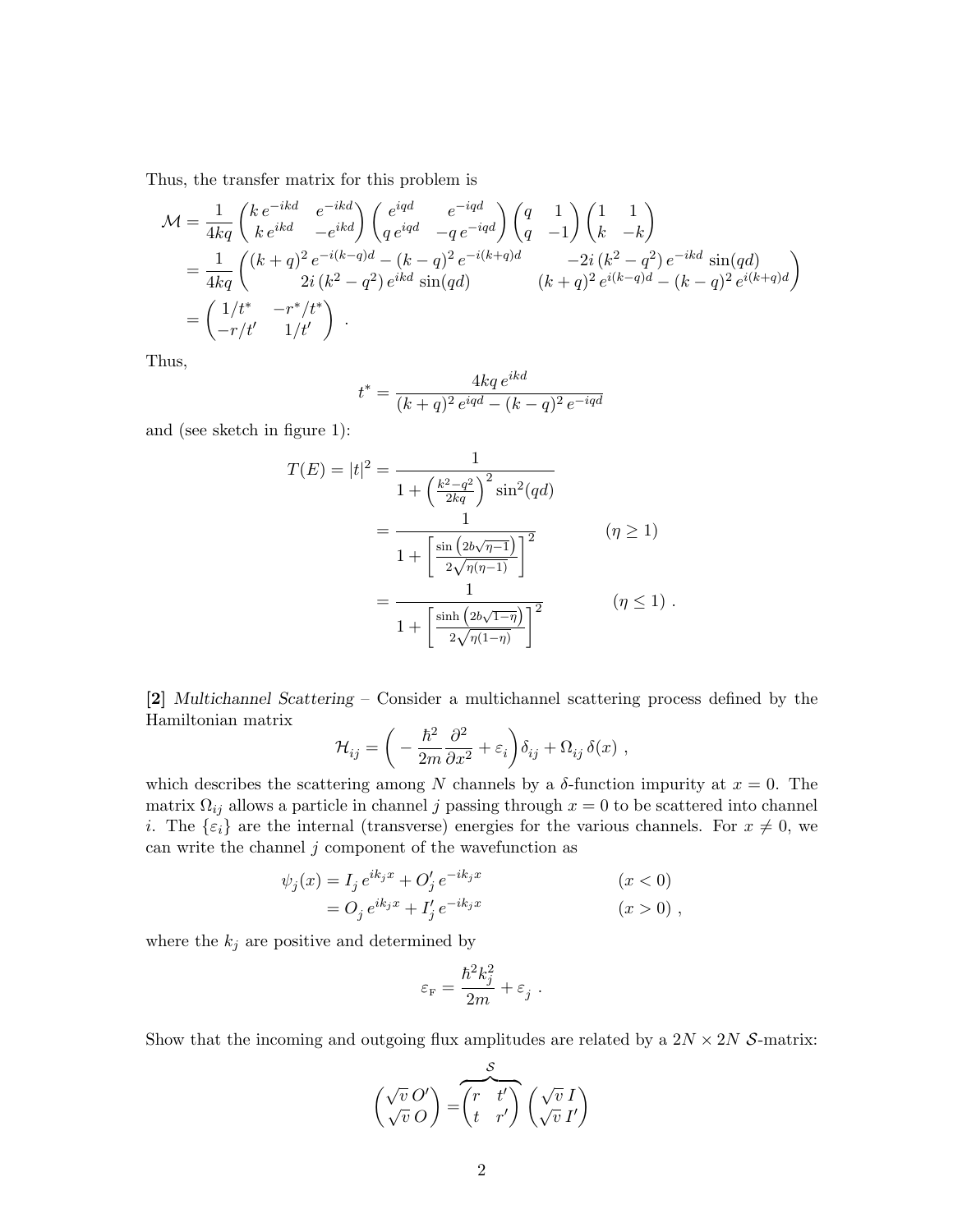

Figure 1: Dimensionless barrier conductance versus incident energy for a set of thickness parameters.

where  $v = diag(v_1, \ldots, v_N)$  with  $v_i = \hbar k_i/m > 0$ . Find explicit expressions for the component  $N \times N$  blocks  $r, t, t', r'$ , and show that S is unitary, *i.e.*  $S^{\dagger}S = SS^{\dagger} = \mathbb{I}$ .

**Solution:** Continuity of the wavefunction at  $x = 0$  requires

$$
I_j + O'_j = O_j + I'_j.
$$

Integrating the Schrödinger equation from  $x = 0^-$  to  $x = 0^+$  yields

$$
-\frac{\hbar^2}{2m}\Big[\psi_i'(0^+) - \psi_i'(0^-)\Big] + \Omega_{ij}\,\psi_j(0) = 0 ,
$$

which is equivalent to

$$
(i\hbar V + \Omega)_{ij} (I_j + I'_j) = (i\hbar V - \Omega)_{ij} (O_j + O'_j) ,
$$

with  $V_{ij} = v_i \, \delta_{ij}$ . Thus,

$$
\begin{pmatrix} 1 & -1 \ i\hbar V - \Omega & i\hbar V - \Omega \end{pmatrix} \begin{pmatrix} O' \\ O \end{pmatrix} = \begin{pmatrix} -1 & 1 \\ i\hbar V + \Omega & i\hbar V + \Omega \end{pmatrix} \begin{pmatrix} I \\ I' \end{pmatrix} .
$$

If A is any  $N \times N$  matrix, then

$$
\begin{pmatrix} 1 & -1 \ A & A \end{pmatrix} = \frac{1}{2} \begin{pmatrix} 1 & A^{-1} \\ -1 & A^{-1} \end{pmatrix} .
$$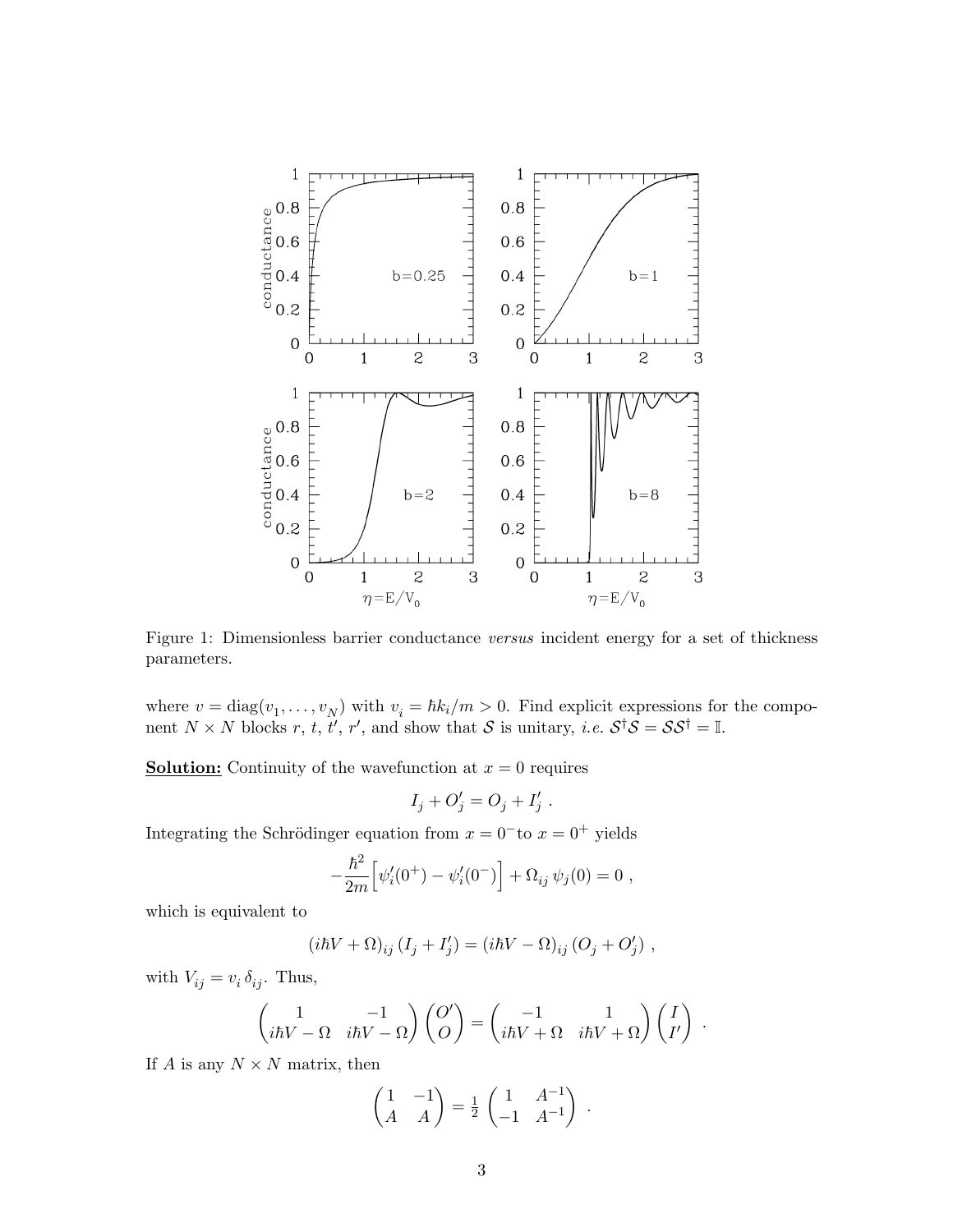Consequently,

$$
\begin{pmatrix} O' \\ O \end{pmatrix} = \frac{1}{2} \begin{pmatrix} Q-1 & Q+1 \\ Q+1 & Q-1 \end{pmatrix} \begin{pmatrix} I \\ I' \end{pmatrix}
$$

with  $Q = (i\hbar V - \Omega)^{-1}(i\hbar V + \Omega)$ . This immediately gives the S-matrix as

$$
S = \begin{pmatrix} O' \\ O \end{pmatrix} = \frac{1}{2} \begin{pmatrix} \widetilde{Q} - 1 & \widetilde{Q} + 1 \\ \widetilde{Q} + 1 & \widetilde{Q} - 1 \end{pmatrix}
$$

where

$$
\widetilde{Q} = V^{1/2} Q V^{-1/2} = (1 + i\hbar^{-1} \widetilde{\Omega})^{-1} (1 - i\hbar^{-1} \widetilde{\Omega}) ,
$$

with  $\widetilde{\Omega} = V^{-1/2} \Omega V^{-1/2}$ . Note that the product in the above equation may be taken in either order, as the two factors commute. Since  $\widetilde{\Omega} = \widetilde{\Omega}^{\dagger}$  is Hermitian,  $\widetilde{Q}$  is unitary, which in turn guarantees the unitarity of  $S$ :

$$
\mathcal{S}^{\dagger} \mathcal{S} = \frac{1}{2} \begin{pmatrix} \widetilde{Q}^{\dagger} \widetilde{Q} + 1 & \widetilde{Q}^{\dagger} \widetilde{Q} - 1 \\ \widetilde{Q}^{\dagger} \widetilde{Q} - 1 & \widetilde{Q}^{\dagger} \widetilde{Q} + 1 \end{pmatrix} = \begin{pmatrix} 1 & 0 \\ 0 & 1 \end{pmatrix}.
$$

[3] Spin Valve – Consider a barrier between two halves of a ferromagnetic metallic wire. For  $x < 0$  the magnetization lies in the  $\hat{z}$  direction, while for  $x > 0$  the magnetization is directed along the unit vector  $\hat{\mathbf{n}} = (\sin \theta \cos \phi, \sin \theta \sin \phi, \cos \theta)$ . The Hamiltonian is given by

$$
\mathcal{H} = -\frac{\hbar^2}{2m^*}\frac{d^2}{dx^2} + \mu_\mathrm{B}\boldsymbol{H}_{\rm int}\cdot\boldsymbol{\sigma}\ ,
$$

where  $H_{\text{int}}$  is the (spontaneously generated) internal magnetic field and  $\mu_{\text{B}} = e\hbar/2m_{\text{e}}c$  is the Bohr magneton<sup>1</sup>. The magnetization M points along  $H_{int}^2$ . For  $x < 0$  we therefore have

$$
E_{\rm F}=\frac{\hbar^2 k_\uparrow^2}{2m^*}+\Delta=\frac{\hbar^2 k_\downarrow^2}{2m^*}-\Delta\ ,
$$

where  $\Delta = \mu_{\rm B}H_{\rm int}$ . A similar relation holds for the Fermi wavevectors corresponding to spin states  $\vert \hat{\boldsymbol{n}} \rangle$  and  $\vert -\hat{\boldsymbol{n}} \rangle$  in the region  $x > 0$ .

Consider the S-matrix for this problem. The 'in' and 'out' states should be defined as local eigenstates, which means that they have different spin polarization axes for  $x < 0$  and  $x > 0$ . Explicitly, for  $x < 0$  we write

$$
\begin{pmatrix} \psi_{\uparrow}(x) \\ \psi_{\downarrow}(x) \end{pmatrix} = \left\{ A_{\uparrow} e^{ik_{\uparrow}x} + B_{\uparrow} e^{-ik_{\uparrow}x} \right\} \begin{pmatrix} 1 \\ 0 \end{pmatrix} + \left\{ A_{\downarrow} e^{ik_{\downarrow}x} + B_{\downarrow} e^{-ik_{\downarrow}x} \right\} \begin{pmatrix} 0 \\ 1 \end{pmatrix} ,
$$

<sup>&</sup>lt;sup>1</sup>Note that it is the bare electron mass  $m_e$  which appears in the formula for  $\mu_B$  and not the effective mass  $m^*!$ ).

<sup>&</sup>lt;sup>2</sup>For weakly magnetized systems, the magnetization is  $\bm{M} = \mu_B^2 g(\varepsilon_F) \bm{H}_{\text{int}}$ , where  $g(\varepsilon_F)$  is the total density of states per unit volume at the Fermi energy.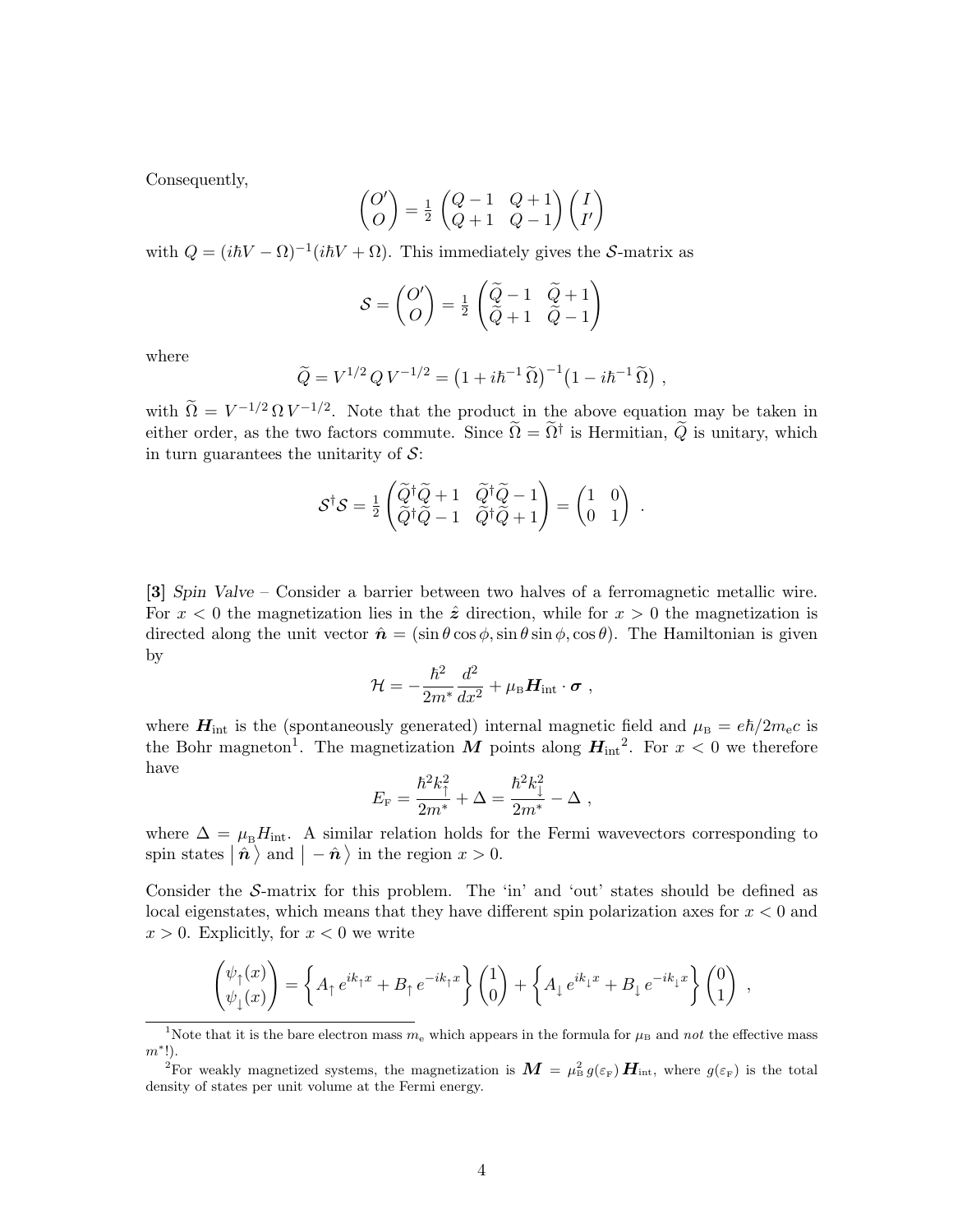while for  $x > 0$  we write

$$
\begin{pmatrix} \psi_{\uparrow}(x) \\ \psi_{\downarrow}(x) \end{pmatrix} = \left\{ C_{\uparrow} e^{ik_{\uparrow}x} + D_{\uparrow} e^{-ik_{\uparrow}x} \right\} \begin{pmatrix} u \\ v \end{pmatrix} + \left\{ C_{\downarrow} e^{ik_{\downarrow}x} + D_{\downarrow} e^{-ik_{\downarrow}x} \right\} \begin{pmatrix} -v^* \\ u \end{pmatrix} ,
$$

where  $u = \cos(\theta/2)$  and  $v = \sin(\theta/2) \exp(i\phi)$ . The *S*-matrix relates the *flux amplitudes* of the in-states and out-states:

$$
\begin{pmatrix} b_{\uparrow} \\ b_{\downarrow} \\ c_{\uparrow} \\ c_{\downarrow} \end{pmatrix} = \begin{pmatrix} r_{11} & r_{12} & t'_{11} & t'_{12} \\ r_{21} & r_{22} & t'_{21} & t'_{22} \\ t_{11} & t_{12} & r'_{11} & r'_{12} \\ t_{21} & t_{22} & r'_{21} & r'_{22} \end{pmatrix} \begin{pmatrix} a_{\uparrow} \\ a_{\downarrow} \\ d_{\uparrow} \\ d_{\downarrow} \end{pmatrix} .
$$

Derive the  $2 \times 2$  transmission matrix t (you don't have to derive the entire S-matrix) and thereby obtain the dimensionless conductance  $g = \text{Tr}(t^{\dagger}t)$ . Define the polarization P by

$$
P = \frac{n_{\uparrow} - n_{\downarrow}}{n_{\uparrow} + n_{\downarrow}} ,
$$

where  $n_{\sigma} = k_{\sigma}/\pi$  is the electronic density. Find  $g(P, \theta)$ .

**Solution:** Continuity of the wavefunction and its derivatives at  $x = 0$  yields four equations, conveniently written in matrix form:

$$
\begin{pmatrix} 1 & 0 & -u & v^* \ 0 & 1 & -v & -u \ k_{\uparrow} & 0 & k_{\uparrow}u & -k_{\downarrow}v \ 0 & k_{\downarrow} & k_{\uparrow}v & k_{\downarrow}u \ \end{pmatrix} \begin{pmatrix} B_{\uparrow} \\ B_{\downarrow} \\ C_{\uparrow} \\ C_{\downarrow} \end{pmatrix} = \begin{pmatrix} -1 & 0 & u & -v^* \ 0 & -1 & v & u \ k_{\uparrow} & 0 & k_{\uparrow}u & -k_{\downarrow}v \ 0 & k_{\uparrow}u & -k_{\downarrow}v & k_{\downarrow}u \end{pmatrix} \begin{pmatrix} A_{\uparrow} \\ A_{\downarrow} \\ D_{\uparrow} \\ D_{\downarrow} \end{pmatrix}.
$$

Defining the  $2 \times 2$  blocks,

$$
\Sigma \equiv \begin{pmatrix} u & -v^* \\ v & u \end{pmatrix} , \qquad K \equiv \begin{pmatrix} k_{\uparrow} & 0 \\ 0 & k_{\downarrow} \end{pmatrix} ,
$$

we have

$$
\begin{pmatrix} B \\ C \end{pmatrix} = \begin{pmatrix} 1 & -\Sigma \\ K & \Sigma K \end{pmatrix}^{-1} \begin{pmatrix} -1 & \Sigma \\ K & \Sigma K \end{pmatrix} \begin{pmatrix} A \\ D \end{pmatrix} .
$$

Converting to flux amplitudes, we have

$$
S = \begin{pmatrix} \sqrt{K} & 0 \\ 0 & \sqrt{K} \end{pmatrix} \begin{pmatrix} 1 & -\Sigma \\ K & \Sigma K \end{pmatrix}^{-1} \begin{pmatrix} -1 & \Sigma \\ K & \Sigma K \end{pmatrix} \begin{pmatrix} \sqrt{K^{-1}} & 0 \\ 0 & \sqrt{K^{-1}} \end{pmatrix}.
$$

We now invoke the general result

$$
\begin{pmatrix} A & B \ C & D \end{pmatrix}^{-1} = \begin{pmatrix} (A - BD^{-1}C)^{-1} & (C - DB^{-1}A)^{-1} \\ (B - AC^{-1}D)^{-1} & (D - CA^{-1}B)^{-1} \end{pmatrix}
$$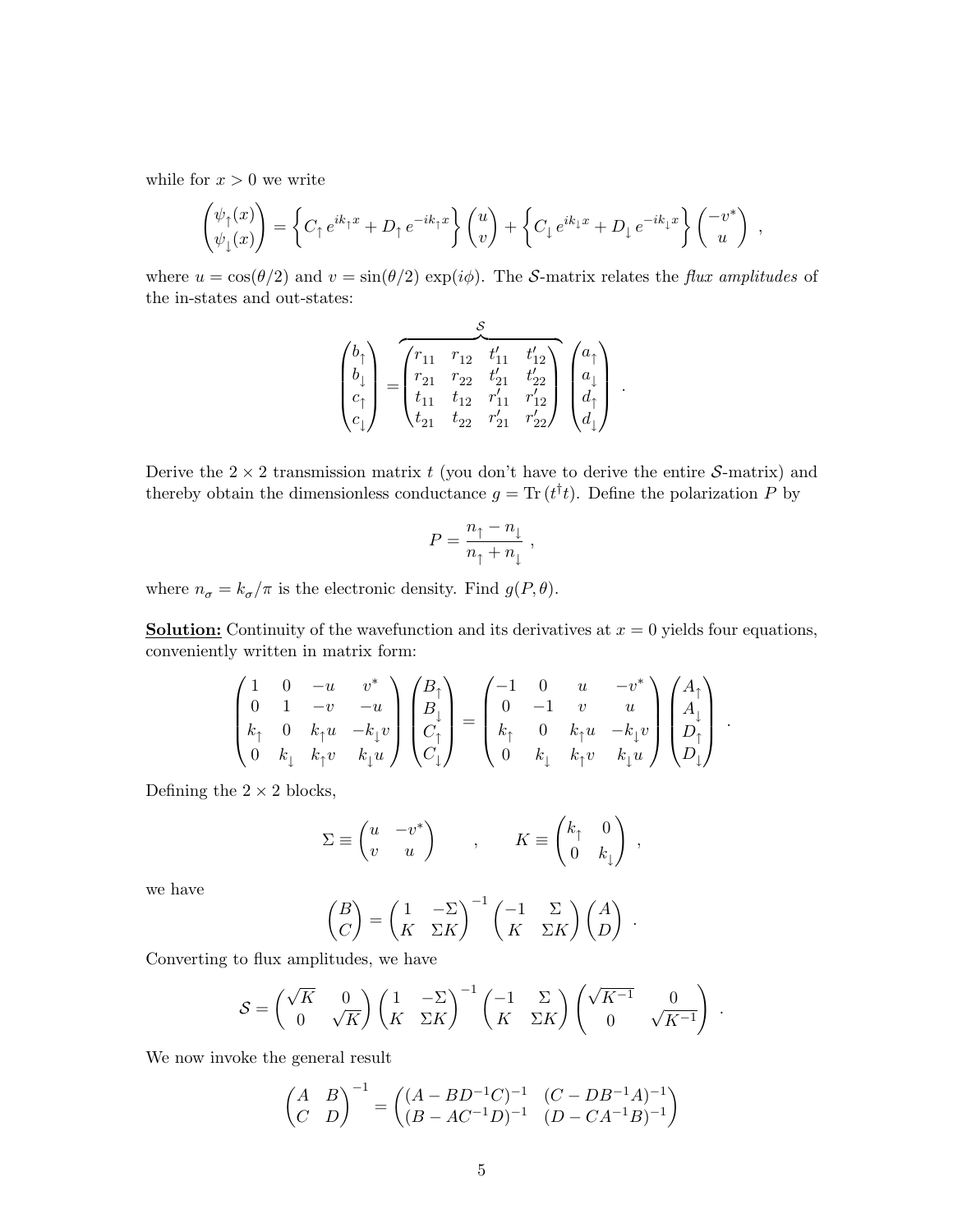to obtain the blocks of  $S$ :

$$
r = K^{1/2} \left\{ \left( 1 + K^{-1} \Sigma K \Sigma^{-1} \right)^{-1} - \left( 1 + \Sigma K^{-1} \Sigma^{-1} K \right)^{-1} \right\} K^{-1/2}
$$
  
\n
$$
t' = 2K^{1/2} \left( \Sigma^{-1} + K^{-1} \Sigma^{-1} K \right)^{-1} K^{-1/2}
$$
  
\n
$$
t = 2K^{1/2} \left( \Sigma + K^{-1} \Sigma K \right)^{-1} K^{-1/2}
$$
  
\n
$$
r' = K^{1/2} \left\{ \left( 1 + K^{-1} \Sigma^{-1} K \Sigma \right)^{-1} - \left( 1 + \Sigma^{-1} K^{-1} \Sigma K \right)^{-1} \right\} K^{-1/2}.
$$

We find

$$
t = \frac{1}{u^2 + |v|^2 \cosh^2 y} \begin{pmatrix} u & v^* \cosh y \\ -v \cosh y & u \end{pmatrix}
$$

with  $y=\frac{1}{2}$  $\frac{1}{2}\ln(k_{\uparrow}/k_{\downarrow})$ . The dimensionless conductance is

$$
g(P,\theta) = \text{Tr}(t^{\dagger}t) = \frac{2}{u^2 + |v|^2 \cosh^2 y} = \frac{2(1 - P^2)}{(1 - P^2)\cos^2 \frac{1}{2}\theta + \sin^2 \frac{1}{2}\theta},
$$

where P is the polarization. Note that  $g(P = \pm 1, \theta) = 0$ , since it is impossible to match boundary conditions on the lower components. One can also compute the reflection matrix,

$$
r = \frac{\sinh y \sin \frac{1}{2}\theta}{\cos^2 \frac{1}{2}\theta + \sin^2 \frac{1}{2}\theta \cosh^2 y} \begin{pmatrix} \cos \frac{1}{2}\theta & \cosh y \sin \frac{1}{2}\theta e^{-i\phi} \\ -\cosh y \sin \frac{1}{2}\theta e^{i\phi} & \cos \frac{1}{2}\theta \end{pmatrix}
$$

[4] Distribution of Resistances of a One-Dimensional Wire – In this problem you are asked to derive an equation governing the probability distribution  $P(\mathcal{R}, L)$  for the dimensionless resistance  $\mathcal R$  of a one-dimensional wire of length L. The equation is called the Fokker-Planck equation. Here's a brief primer on how to derive Fokker-Planck equations.

Suppose  $x(t)$  is a stochastic variable. We define the quantity

$$
\delta x(t) \equiv x(t + \delta t) - x(t) \tag{1}
$$

.

and we assume

$$
\langle \delta x(t) \rangle = F_1(x(t)) \, \delta t
$$

$$
\langle [\delta x(t)]^2 \rangle = 2 F_2(x(t)) \, \delta t
$$

but  $\langle [\delta x(t)]^n \rangle = O((\delta t)^2)$  for  $n > 2$ . The  $n = 1$  term is due to *drift* and the  $n = 2$  term is due to *diffusion*. Now consider the conditional probability density,  $P(x, t | x_0, t_0)$ , defined to be the probability distribution for  $x \equiv x(t)$  given that  $x(t_0) = x_0$ . The conditional probability density satisfies the composition rule,

$$
P(x,t\,|\,x_0,t_0) = \int_{-\infty}^{\infty} dx' P(x,t\,|\,x',t') P(x',t' \,|\, x_0,t_0) ,
$$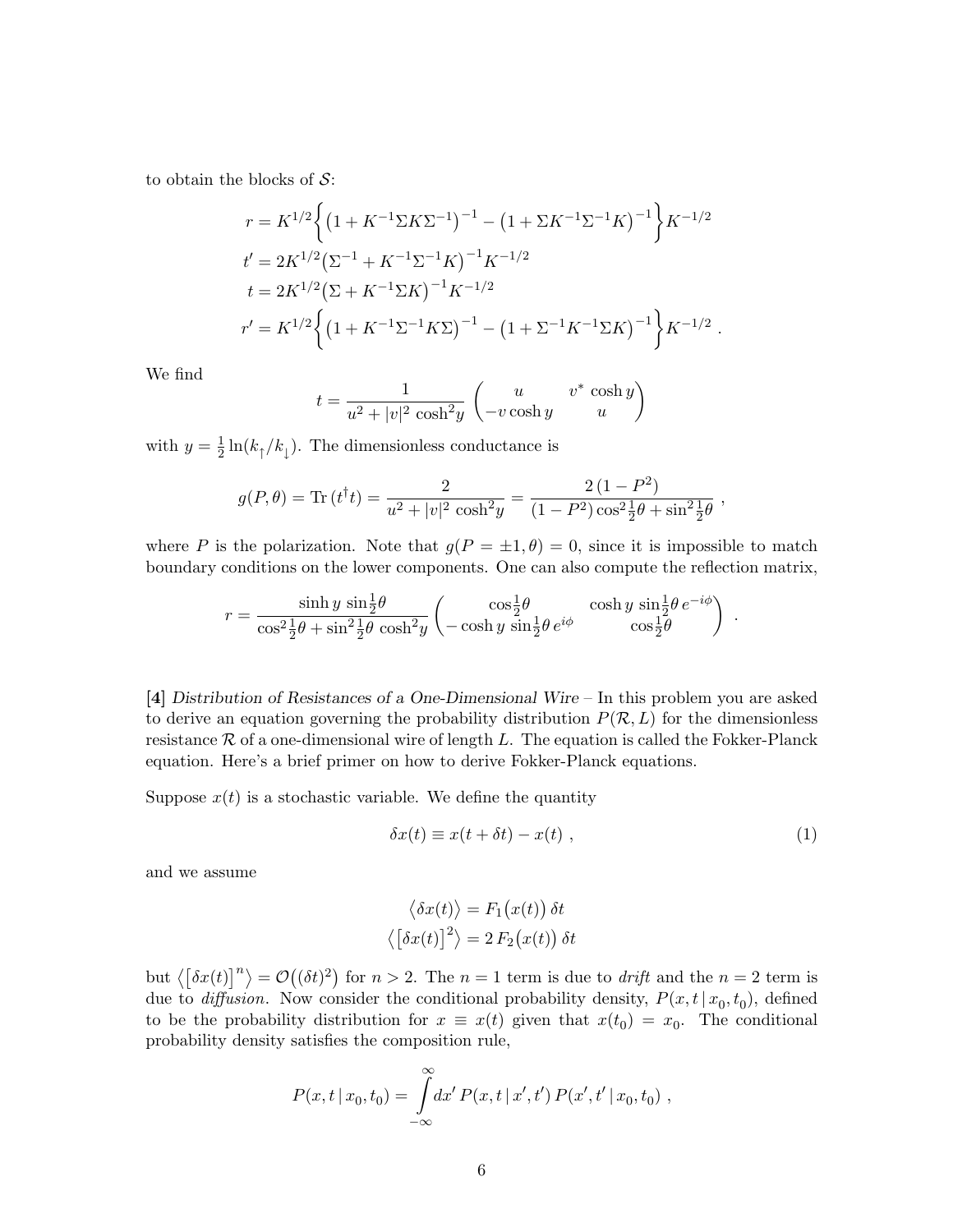for any value of  $t'$ . Therefore, we must have

$$
P(x, t + \delta t \,|\, x_0, t_0) = \int_{-\infty}^{\infty} dx' \, P(x, t + \delta t \,|\, x', t) \, P(x', t \,|\, x_0, t_0) \; .
$$

Now we may write

$$
P(x, t + \delta t | x', t) = \langle \delta(x - x' - \delta x(t)) \rangle
$$
  
= 
$$
\left\{ 1 + \langle \delta x(t) \rangle \frac{d}{dx'} + \frac{1}{2} \langle [\delta x(t)]^2 \rangle \frac{d^2}{dx'^2} + \dots \right\} \delta(x - x'),
$$

where the average is over the random variables. Upon integrating by parts and expanding to  $\mathcal{O}(\delta t)$ , we obtain the Fokker-Planck equation,

$$
\frac{\partial P}{\partial t} = -\frac{\partial}{\partial x} [F_1(x) P(x, t)] + \frac{\partial^2}{\partial x^2} [F_2(x) P(x, t)].
$$

That wasn't so bad, now was it?

For our application,  $x(t)$  is replaced by  $\mathcal{R}(L)$ . We derived the composition rule for series quantum resistors in class:

$$
\mathcal{R}(L + \delta L) = \mathcal{R}(L) + \mathcal{R}(\delta L) + 2 \mathcal{R}(L) \mathcal{R}(\delta L)
$$
  
- 2 cos  $\beta \sqrt{\mathcal{R}(L) [1 + \mathcal{R}(L)] \mathcal{R}(\delta L) [1 + \mathcal{R}(\delta L)]}$ ,

where  $\beta$  is a random phase. For small values of  $\delta L$ , we needn't worry about quantum interference and we can use our Boltzmann equation result. Show that

$$
\mathcal{R}(\delta L) = \frac{e^2}{h} \frac{m^*}{ne^2 \tau} \, \delta L = \frac{\delta L}{2\ell} \;,
$$

where  $\ell = v_{\text{F}}\tau$  is the elastic mean free path. (Assume a single spin species throughout.)

Find the drift and diffusion functions  $F_1(\mathcal{R})$  and  $F_2(\mathcal{R})$ . Show that the distribution function  $P(\mathcal{R}, L)$  obeys the equation

$$
\frac{\partial P}{\partial L} = \frac{1}{2\ell} \frac{\partial}{\partial \mathcal{R}} \left\{ \mathcal{R} \left( 1 + \mathcal{R} \right) \frac{\partial P}{\partial \mathcal{R}} \right\} .
$$

Show that this equation may be solved in the limits  $\mathcal{R} \ll 1$  and  $\mathcal{R} \gg 1$ , with

$$
P(\mathcal{R}, z) = \frac{1}{z} e^{-\mathcal{R}/z}
$$

for  $\mathcal{R} \ll 1$ , and

$$
P(\mathcal{R}, z) = (4\pi z)^{-1/2} \frac{1}{\mathcal{R}} e^{-(\ln \mathcal{R} - z)^2/4z}
$$

for  $\mathcal{R} \gg 1$ , where  $z = L/2\ell$  is the dimensionless length of the wire. Compute  $\langle \mathcal{R} \rangle$  in the former case, and  $\langle \ln \mathcal{R} \rangle$  in the latter case.